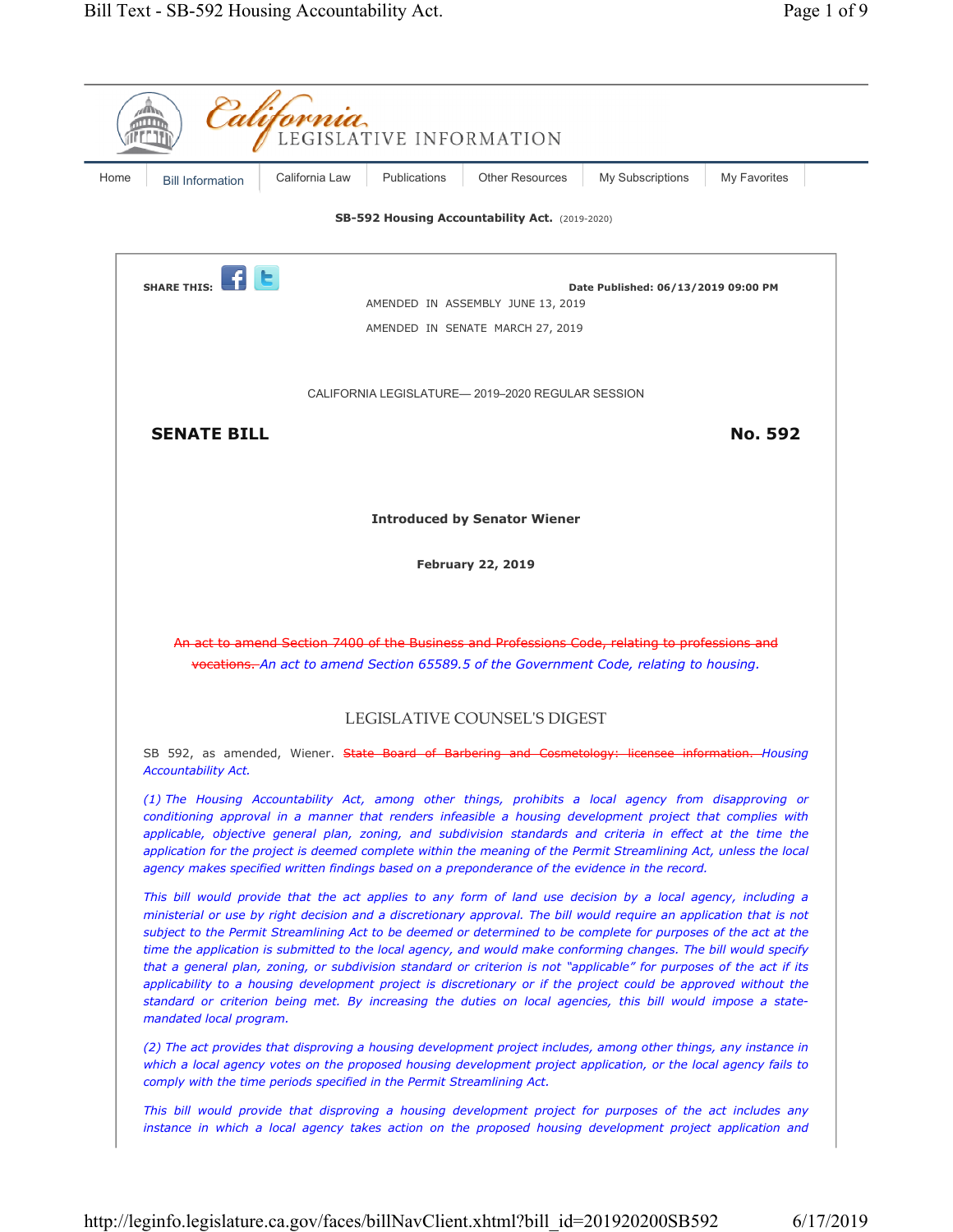*disproves the project, or in the case of a ministerial project, if the local agency fails to comply with the time periods specified in the applicable law authorizing the ministerial project.* 

*(3) The act requires a local agency that considers a proposed housing development project to be inconsistent, not*  in compliance, or not in conformity with applicable law to provide the applicant with a written document, within a specified amount of time, identifying the provisions the application is not in compliance with and an explanation of *the reasons for the decision.*

*This bill would require a local agency that determines an application that was revised after the agency's initial denial is inconsistent, not in compliance, or not in conformity with applicable law to provide a similar written document within 30 days providing an explanation of the reasons for the decision. By requiring local agencies to provide additional specified written documents and explanations, this bill would impose a state-mandated local program.* 

*(4) The act defines a housing development project to mean a use consisting of residential units only, specified mixed-use developments, and transitional housing or supportive housing.* 

*The bill would define a housing development project for purposes of the act to also include a single unit, including an accessory dwelling unit, or the addition of one or more bedrooms to an existing residential unit.* 

*(5) The act requires a local agency that proposes to impose a condition on a housing development project that the project be developed at a lower density to base its decision upon specified findings. The act defines "lower density" to mean any conditions that have the same effect or impact on the ability of the project to provide housing.*

*The bill would specify that conditions that have the same effect or impact on the ability of the project to provide housing include a reduction in the number of bedrooms or other normal residential features, or the substantial impairment of the housing development project's economic viability.*

*(6) Existing law authorizes the applicant to bring an action to enforce the act, and authorizes a court to issue an order or judgment directing the local agency to approve the housing development project or emergency shelter if*  the court finds that the local agency acted in bad faith when it disapproved or conditionally approved the housing *development project or emergency shelter. Existing law requires the court to award reasonable attorney's fees and costs of suit to the plaintiff or petitioner, unless an exception applies.*

*This bill would authorize a plaintiff or petitioner who is the project applicant to seek compensatory damages for a violation of the act. The bill would specify that in an action brought to enforce the act, evidence is required to be taken and discretion in the determination of facts is vested in an inferior tribunal, corporation, board, or officer, regardless of whether the local agency's action was made at a legally required hearing.* 

*The California Constitution requires the state to reimburse local agencies and school districts for certain costs mandated by the state. Statutory provisions establish procedures for making that reimbursement.*

*This bill would provide that no reimbursement is required by this act for a specified reason.*

Existing law, the Barbering and Cosmetology Act, establishes the State Board of Barbering and Cosmetology for the licensure and regulation of barbers and cosmetologists. Existing law requires the board to carry out a list of duties, including keeping a registration record of each licensee containing the name, address, license number, date issued, and any facts that the applicant may have stated in the application for examination for licensure. Existing law requires specified licensees to, within 30 days after a change of address, notify the board of the new address, and, upon receipt of the notification, the board is required to make the necessary changes in the necessary changes in the necessary changes in the necessary changes in the necessary changes in the necessary chang register.

This bill would revise this provision to require the board, upon receipt of a licensee's change of address, to make the necessary changes in any board records and, where applicable, in the licensee's public profile maintained on the board's internet website.

Vote: majority Appropriation: no Fiscal Committee: yes Local Program: no*yes*

THE PEOPLE OF THE STATE OF CALIFORNIA DO ENACT AS FOLLOWS:

*SECTION 1. Section 65589.5 of the Government Code is amended to read:*

**65589.5.** (a) (1) The Legislature finds and declares all of the following: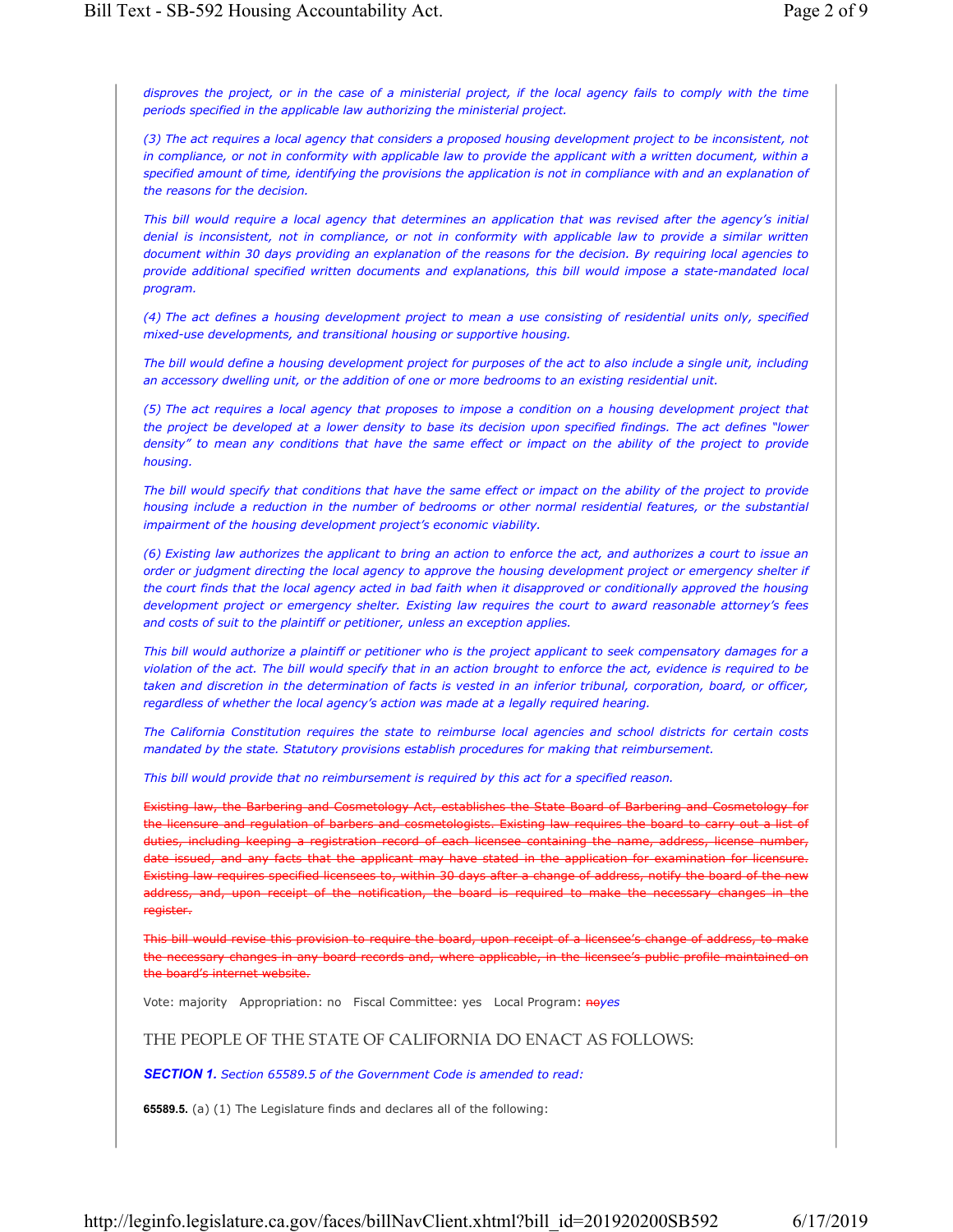(A) The lack of housing, including emergency shelters, is a critical problem that threatens the economic, environmental, and social quality of life in California.

(B) California housing has become the most expensive in the nation. The excessive cost of the state's housing supply is partially caused by activities and policies of many local governments that limit the approval of housing, increase the cost of land for housing, and require that high fees and exactions be paid by producers of housing.

(C) Among the consequences of those actions are discrimination against low-income and minority households, lack of housing to support employment growth, imbalance in jobs and housing, reduced mobility, urban sprawl, excessive commuting, and air quality deterioration.

(D) Many local governments do not give adequate attention to the economic, environmental, and social costs of decisions that result in disapproval of housing development projects, reduction in density of housing projects, and excessive standards for housing development projects.

(2) In enacting the amendments made to this section by the act adding this paragraph, the Legislature further finds and declares the following:

(A) California has a housing supply and affordability crisis of historic proportions. The consequences of failing to effectively and aggressively confront this crisis are hurting millions of Californians, robbing future generations of the chance to call California home, stifling economic opportunities for workers and businesses, worsening poverty and homelessness, and undermining the state's environmental and climate objectives.

(B) While the causes of this crisis are multiple and complex, the absence of meaningful and effective policy reforms to significantly enhance the approval and supply of housing affordable to Californians of all income levels is a key factor.

(C) The crisis has grown so acute in California that supply, demand, and affordability fundamentals are characterized in the negative: underserved demands, constrained supply, and protracted unaffordability.

(D) According to reports and data, California has accumulated an unmet housing backlog of nearly 2,000,000 units and must provide for at least 180,000 new units annually to keep pace with growth through 2025.

(E) California's overall homeownership rate is at its lowest level since the 1940s. The state ranks 49th out of the 50 states in homeownership rates as well as in the supply of housing per capita. Only one-half of California's households are able to afford the cost of housing in their local regions.

(F) Lack of supply and rising costs are compounding inequality and limiting advancement opportunities for many Californians.

(G) The majority of California renters, more than 3,000,000 households, pay more than 30 percent of their income toward rent and nearly one-third, more than 1,500,000 households, pay more than 50 percent of their income toward rent.

(H) When Californians have access to safe and affordable housing, they have more money for food and health care; they are less likely to become homeless and in need of government-subsidized services; their children do better in school; and businesses have an easier time recruiting and retaining employees.

(I) An additional consequence of the state's cumulative housing shortage is a significant increase in greenhouse gas emissions caused by the displacement and redirection of populations to states with greater housing opportunities, particularly working- and middle-class households. California's cumulative housing shortfall therefore has not only national but international environmental consequences.

(J) California's housing picture has reached a crisis of historic proportions despite the fact that, for decades, the Legislature has enacted numerous statutes intended to significantly increase the approval, development, and affordability of housing for all income levels, including this section.

(K) The Legislature's intent in enacting this section in 1982 and in expanding its provisions since then was to significantly increase the approval and construction of new housing for all economic segments of California's communities by meaningfully and effectively curbing the capability of local governments to deny, reduce the density for, or render infeasible housing development projects and emergency shelters. That intent has not been fulfilled.

(L) It is the policy of the state that this section should be interpreted and implemented in a manner to afford the fullest possible weight to the interest of, and the approval and provision of, housing.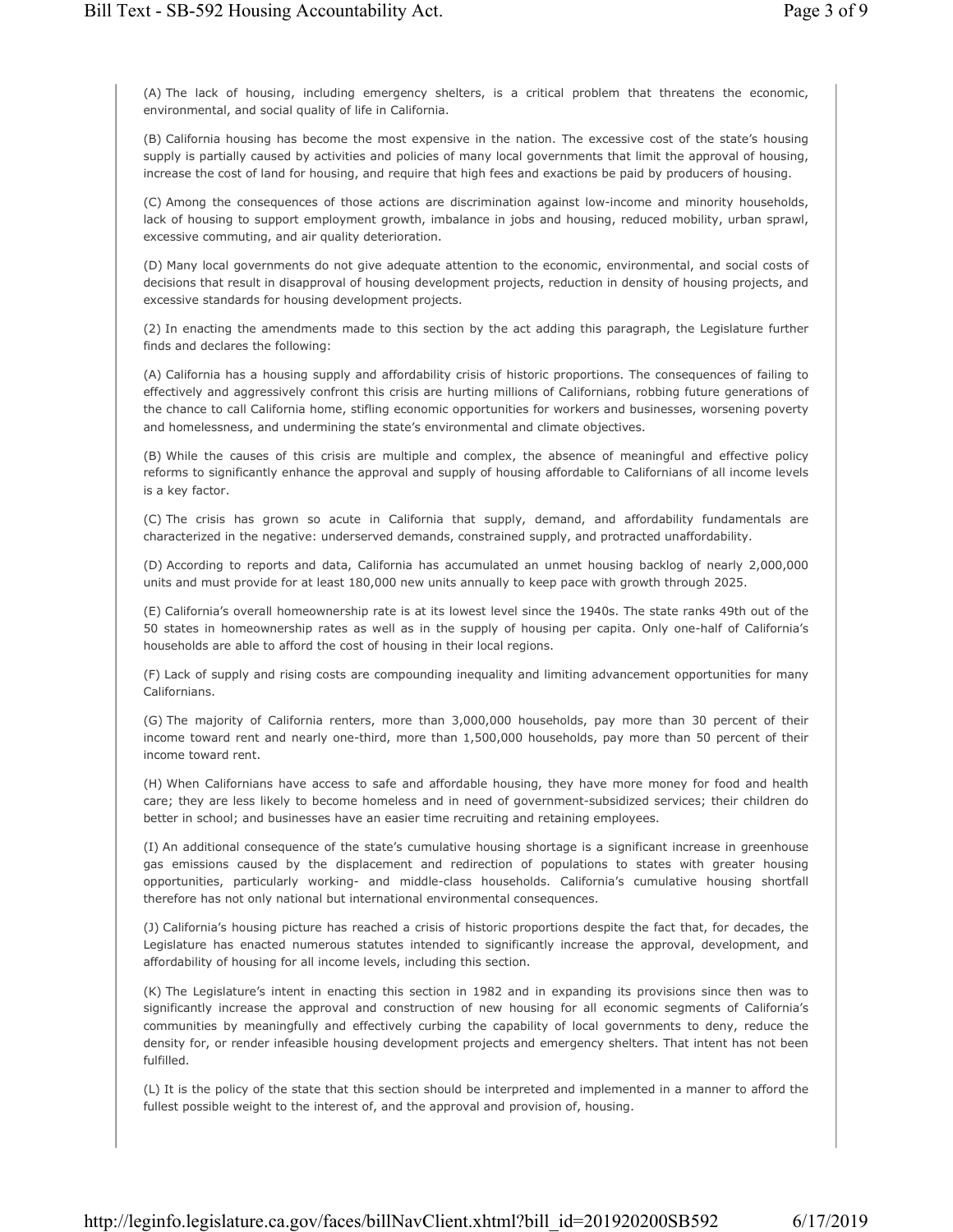(3) It is the intent of the Legislature that the conditions that would have a specific, adverse impact upon the public health and safety, as described in paragraph (2) of subdivision (d) and paragraph (1) of subdivision (j), arise infrequently.

(b) It is the policy of the state that a local government not reject or make infeasible housing development projects, including emergency shelters, that contribute to meeting the need determined pursuant to this article without a thorough analysis of the economic, social, and environmental effects of the action and without complying with subdivision (d).

(c) The Legislature also recognizes that premature and unnecessary development of agricultural lands for urban uses continues to have adverse effects on the availability of those lands for food and fiber production and on the economy of the state. Furthermore, it is the policy of the state that development should be guided away from prime agricultural lands; therefore, in implementing this section, local jurisdictions should encourage, to the maximum extent practicable, in filling existing urban areas.

(d) A local agency shall not disapprove a housing development project, including farmworker housing as defined in subdivision (h) of Section 50199.7 of the Health and Safety Code, for very low, low-, or moderate-income households, or an emergency shelter, or condition approval in a manner that renders the housing development project infeasible for development for the use of very low, low-, or moderate-income households, or an emergency shelter, including through the use of design review standards, unless it makes written findings, based upon a preponderance of the evidence in the record, as to one of the following:

(1) The jurisdiction has adopted a housing element pursuant to this article that has been revised in accordance with Section 65588, is in substantial compliance with this article, and the jurisdiction has met or exceeded its share of the regional housing need allocation pursuant to Section 65584 for the planning period for the income category proposed for the housing development project, provided that any disapproval or conditional approval shall not be based on any of the reasons prohibited by Section 65008. If the housing development project includes a mix of income categories, and the jurisdiction has not met or exceeded its share of the regional housing need for one or more of those categories, then this paragraph shall not be used to disapprove or conditionally approve the housing development project. The share of the regional housing need met by the jurisdiction shall be calculated consistently with the forms and definitions that may be adopted by the Department of Housing and Community Development pursuant to Section 65400. In the case of an emergency shelter, the jurisdiction shall have met or exceeded the need for emergency shelter, as identified pursuant to paragraph (7) of subdivision (a) of Section 65583. Any disapproval or conditional approval pursuant to this paragraph shall be in accordance with applicable law, rule, or standards.

(2) The housing development project or emergency shelter as proposed would have a specific, adverse impact upon the public health or safety, and there is no feasible method to satisfactorily mitigate or avoid the-specific *specific,* adverse impact without rendering the development unaffordable to low- and moderate-income households or rendering the development of the emergency shelter financially infeasible. As used in this paragraph, a "specific, adverse impact" means a significant, quantifiable, direct, and unavoidable impact, based on objective, identified written public health or safety standards, policies, or conditions as they existed on the date the application was deemed *or determined to be* complete. Inconsistency with the zoning ordinance or general plan land use designation shall not constitute a specific, adverse impact upon the public health or safety.

(3) The denial of the housing development project or imposition of conditions is required in order to comply with specific state or federal law, and there is no feasible method to comply without rendering the development unaffordable to low- and moderate-income households or rendering the development of the emergency shelter financially infeasible.

(4) The housing development project or emergency shelter is proposed on land zoned for agriculture or resource preservation that is surrounded on at least two sides by land being used for agricultural or resource preservation purposes, or which does not have adequate water or wastewater facilities to serve the project.

(5) The housing development project or emergency shelter is inconsistent with both the jurisdiction's zoning ordinance and general plan land use designation as specified in any element of the general plan as it existed on the date the application was deemed *or determined to be* complete, and the jurisdiction has adopted a revised housing element in accordance with Section 65588 that is in substantial compliance with this article. For purposes of this section, a change to the zoning ordinance or general plan land use designation subsequent to the date the application was deemed *or determined to be* complete shall not constitute a valid basis to disapprove or condition approval of the housing development project or emergency shelter.

(A) This paragraph cannot be utilized to disapprove or conditionally approve a housing development project if the housing development project is proposed on a site that is identified as suitable or available for very low, low-, or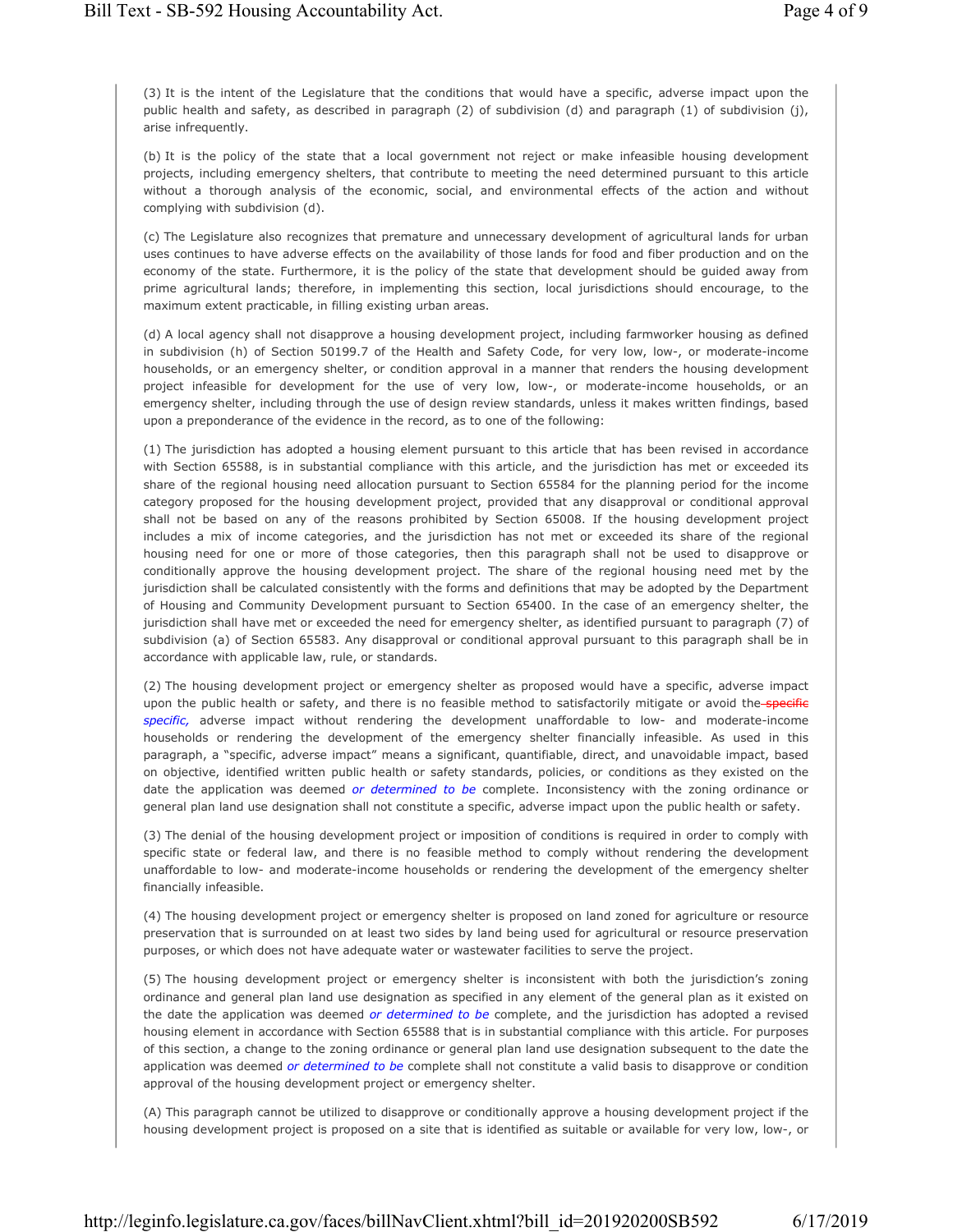moderate-income households in the jurisdiction's housing element, and consistent with the density specified in the housing element, even though it is inconsistent with both the jurisdiction's zoning ordinance and general plan land use designation.

(B) If the local agency has failed to identify in the inventory of land in its housing element sites that can be developed for housing within the planning period and are sufficient to provide for the jurisdiction's share of the regional housing need for all income levels pursuant to Section 65584, then this paragraph shall not be utilized to disapprove or conditionally approve a housing development project proposed for a site designated in any element of the general plan for residential uses or designated in any element of the general plan for commercial uses if residential uses are permitted or conditionally permitted within commercial designations. In any action in court, the burden of proof shall be on the local agency to show that its housing element does identify adequate sites with appropriate zoning and development standards and with services and facilities to accommodate the local agency's share of the regional housing need for the very low, low-, and moderate-income categories.

(C) If the local agency has failed to identify a zone or zones where emergency shelters are allowed as a permitted use without a conditional use or other discretionary permit, has failed to demonstrate that the identified zone or zones include sufficient capacity to accommodate the need for emergency shelter identified in paragraph (7) of subdivision (a) of Section 65583, or has failed to demonstrate that the identified zone or zones can accommodate at least one emergency shelter, as required by paragraph (4) of subdivision (a) of Section 65583, then this paragraph shall not be utilized to disapprove or conditionally approve an emergency shelter proposed for a site designated in any element of the general plan for industrial, commercial, or multifamily residential uses. In any action in court, the burden of proof shall be on the local agency to show that its housing element does satisfy the requirements of paragraph (4) of subdivision (a) of Section 65583.

(e) Nothing in this section shall be construed to relieve the local agency from complying with the congestion management program required by Chapter 2.6 (commencing with Section 65088) of Division 1 of Title 7 or the California Coastal Act of 1976 (Division 20 (commencing with Section 30000) of the Public Resources Code). Neither shall anything *Nothing* in this section *shall* be construed to relieve the local agency from making one or more of the findings required pursuant to Section 21081 of the Public Resources Code or otherwise complying with the California Environmental Quality Act (Division 13 (commencing with Section 21000) of the Public Resources Code).

(f) (1) Nothing in this section shall be construed to prohibit a local agency from requiring the housing development project to comply with objective, quantifiable, written development standards, conditions, and policies appropriate to, and consistent with, meeting the jurisdiction's share of the regional housing need pursuant to Section 65584. However, the development standards, conditions, and policies shall be applied to facilitate and accommodate development at the density permitted on the site and proposed by the development.

(2) Nothing in this section shall be construed to prohibit a local agency from requiring an emergency shelter project to comply with objective, quantifiable, written development standards, conditions, and policies that are consistent with paragraph (4) of subdivision (a) of Section 65583 and appropriate to, and consistent with, meeting the jurisdiction's need for emergency shelter, as identified pursuant to paragraph (7) of subdivision (a) of Section 65583. However, the development standards, conditions, and policies shall be applied by the local agency to facilitate and accommodate the development of the emergency shelter project.

(3) This section does not prohibit a local agency from imposing fees and other exactions otherwise authorized by law that are essential to provide necessary public services and facilities to the housing development project or emergency shelter.

(4) For purposes of this section, a housing development project or emergency shelter shall be deemed consistent, compliant, and in conformity with an applicable plan, program, policy, ordinance, standard, requirement, or other similar provision if there is substantial evidence that would allow a reasonable person to conclude that the housing development project or emergency shelter is consistent, compliant, or in conformity.

(g) This section shall be applicable to charter cities because the Legislature finds that the lack of housing, including emergency shelter, is a critical statewide problem.

(h) The following definitions apply for the purposes of this section:

(1) "Feasible" means capable of being accomplished in a successful manner within a reasonable period of time, taking into account economic, environmental, social, and technological factors.

(2) *(A)* "Housing development project" means a use consisting of any of the following:

 $(A)$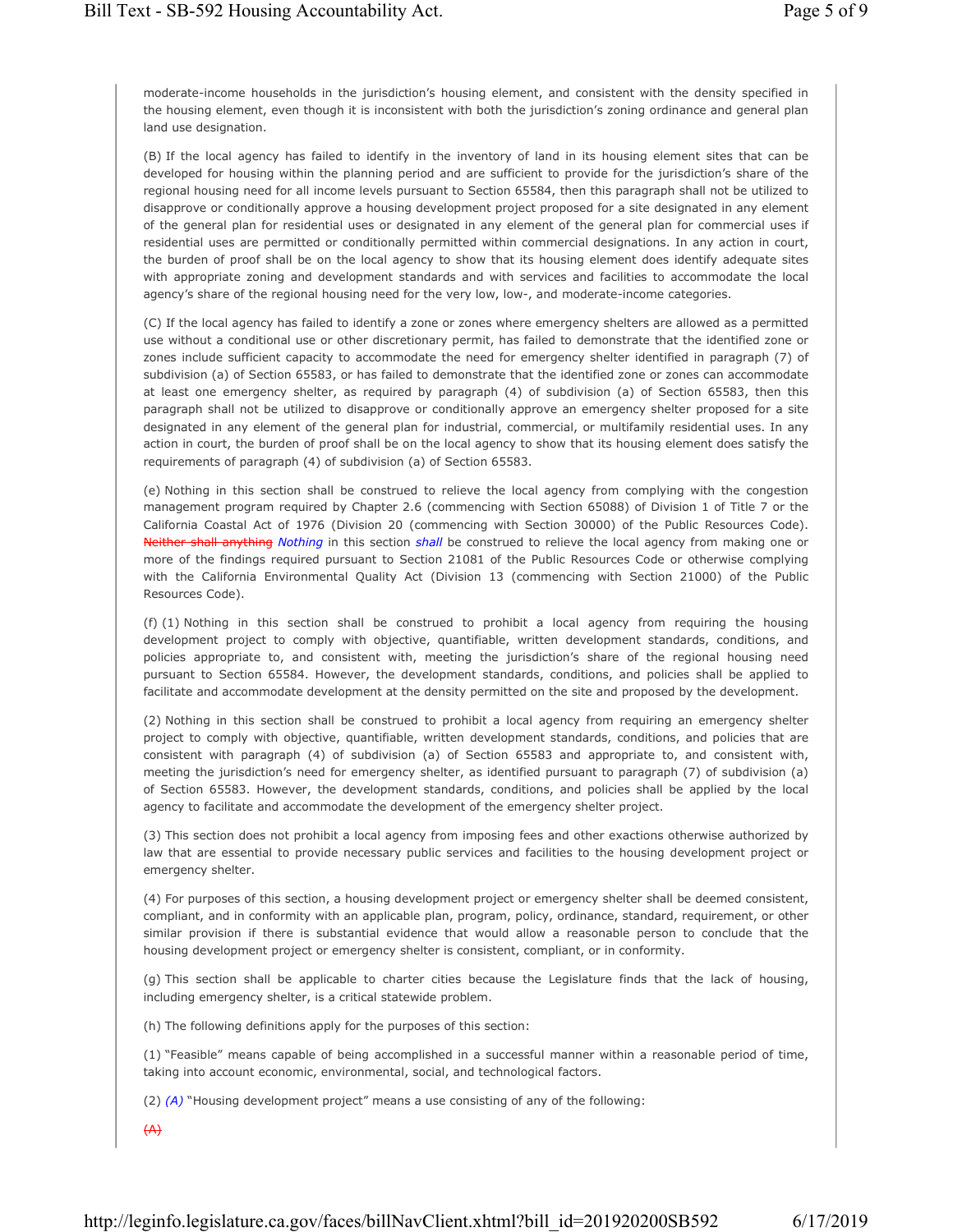*(i)* Residential units only.

# $\left( \bigoplus \right)$

*(ii)* Mixed-use developments consisting of residential and nonresidential uses with at least two-thirds of the square footage designated for residential use.

## $\left(\leftarrow$

*(iii)* Transitional housing or supportive housing.

*(B) A "housing development project" may solely be, or may include, a single unit, including an accessory dwelling unit as defined in Section 65852.2.*

*(C) A "housing development project" may solely be, or may include, the addition of one or more bedrooms to an existing residential unit.*

(3) "Housing for very low, low-, or moderate-income households" means that either (A) at least 20 percent of the total units shall be sold or rented to lower income households, as defined in Section 50079.5 of the Health and Safety Code, or (B) 100 percent of the units shall be sold or rented to persons and families of moderate income as defined in Section 50093 of the Health and Safety Code, or persons and families of middle income, as defined in Section 65008 of this code. Housing units targeted for lower income households shall be made available at a monthly housing cost that does not exceed 30 percent of 60 percent of area median income with adjustments for household size made in accordance with the adjustment factors on which the lower income eligibility limits are based. Housing units targeted for persons and families of moderate income shall be made available at a monthly housing cost that does not exceed 30 percent of 100 percent of area median income with adjustments for household size made in accordance with the adjustment factors on which the moderate-income eligibility limits are based.

(4) "Area median income" means area median income as periodically established by the Department of Housing and Community Development pursuant to Section 50093 of the Health and Safety Code. The developer shall provide sufficient legal commitments to ensure continued availability of units for very low or low-income households in accordance with the provisions of this subdivision for 30 years.

(5) "Disapprove the housing development project" includes any instance in which a local agency does either of the following:

(A) Votes *Takes action* on a proposed housing development project application and the application is disapproved, including any required land use approvals or entitlements necessary for the issuance of a building permit.

(B) Fails to comply with the time periods specified in subdivision (a) of Section 65950. *65950 or, in the case of a ministerial project, the time period specified in the applicable law authorizing that ministerial project.* An extension of time pursuant to Article 5 (commencing with Section 65950) *or the time period specified in the applicable law authorizing that ministerial project* shall be deemed *or determined to be* to be an extension of time pursuant to this paragraph.

*(6) "Conditions that have the same effect or impact on the ability of the housing development project to provide housing" shall include, but are not limited to, each of the following:*

*(A) Reduction in the number of bedrooms or other normal residential features, such as a living room or kitchen.*

*(B) The substantial impairment of the housing development project's economic viability.*

(i) If any city, county, or city and county denies approval or imposes conditions, including design changes, lower density, or a reduction of the percentage of a lot that may be occupied by a building or structure under the applicable planning and zoning in force at the time the application is deemed *or determined to be* complete pursuant to Section 65943, that have a substantial adverse effect on the viability or affordability of a housing development for very low, low-, or moderate-income households, and the denial of the development or the imposition of conditions on the development is the subject of a court action which challenges the denial or the imposition of conditions, then the burden of proof shall be on the local legislative body to show that its decision is consistent with the findings as described in subdivision (d) and that the findings are supported by a preponderance of the evidence in the record. For purposes of this section, "lower density" includes any conditions that have the same effect or impact on the ability of the project to provide housing.

(j) (1) *(A)* When a proposed housing development project complies with applicable, objective general plan, zoning, and subdivision standards and criteria, including design review standards, in effect at the time that the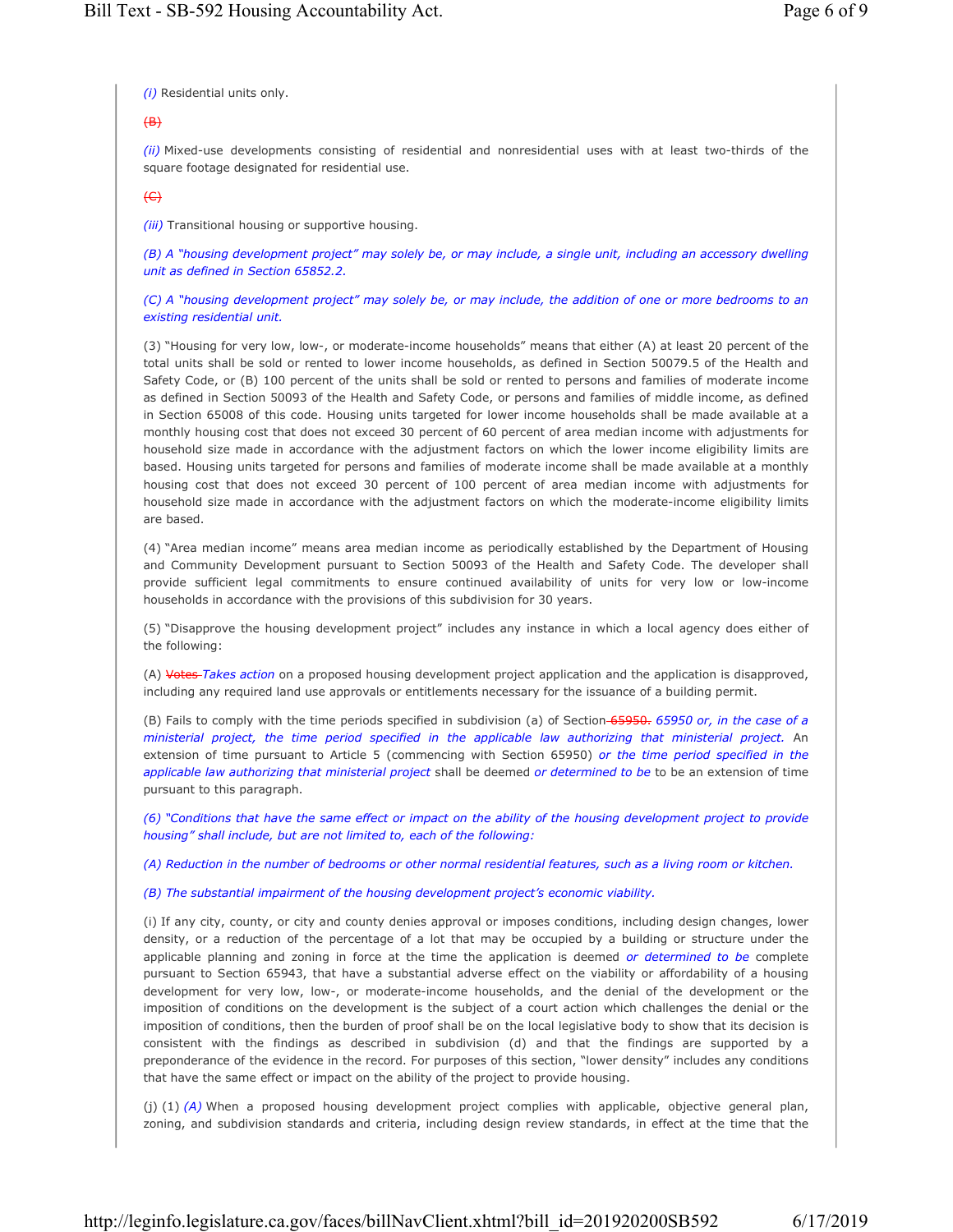housing development project's application is *deemed or* determined to be complete, but the local agency proposes to disapprove the project or to impose a condition that the project be developed at a lower density, the local agency shall base its decision regarding the proposed housing development project upon written findings supported by a preponderance of the evidence on the record that both of the following conditions exist:

#### $\leftrightarrow$

*(i)* The housing development project would have a specific, adverse impact upon the public health or safety unless the project is disapproved or approved upon the condition that the project be developed at a lower density. As used in this paragraph, a "specific, adverse impact" means a significant, quantifiable, direct, and unavoidable impact, based on objective, identified written public health or safety standards, policies, or conditions as they existed on the date the application was deemed *or determined to be* complete.

## $\left(\mathsf{B}\right)$

*(ii)* There is no feasible method to satisfactorily mitigate or avoid the adverse impact identified pursuant to paragraph (1), other than the disapproval of the housing development project or the approval of the project upon the condition that it be developed at a lower density.

*(B) For purposes of this section, a general plan, zoning, or subdivision standard or criterion is not "applicable" if its applicability to a housing development project is discretionary or if the project could be approved without the standard or criterion being met.*

(2) (A) If the local agency considers a proposed housing development project to be inconsistent, not in compliance, or not in conformity with an applicable plan, program, policy, ordinance, standard, requirement, or other similar provision as specified in this subdivision, it shall provide the applicant with written documentation identifying the provision or provisions, and an explanation of the reason or reasons it considers the housing development to be inconsistent, not in compliance, or not in conformity as follows:

(i) Within 30 days of the date that the application for the housing development project is *deemed or* determined to be complete, if the housing development project contains 150 or fewer housing units.

(ii) Within 60 days of the date that the application for the housing development project is *deemed or* determined to be complete, if the housing development project contains more than 150 units.

*(B) If an applicant elects to revise the application in response to any comments, and the local agency considers a proposed housing development project to be inconsistent, not in compliance, or not in conformity with an applicable plan, program, policy, ordinance, standard, requirement, or other similar provision as specified in this subdivision, the local agency shall provide the applicant with written documentation identifying the provision or provisions, and an explanation of the reason or reasons it considers the housing development to be inconsistent, not in compliance, or not in conformity within 30 days of the date that the revisions are submitted.*

## $\left(\text{B}\right)$

*(C)* If the local agency fails to provide the required documentation pursuant to subparagraph (A), *(A) or (B),* the housing development project shall be deemed consistent, compliant, and in conformity with the applicable plan, program, policy, ordinance, standard, requirement, or other similar provision.

(3) For purposes of this section, the receipt of a density bonus pursuant to Section 65915 shall not constitute a valid basis on which to find a proposed housing development project is inconsistent, not in compliance, or not in conformity, *conformity* with an applicable plan, program, policy, ordinance, standard, requirement, or other similar provision specified in this subdivision.

(4) For purposes of this section, a proposed housing development project is not inconsistent with the applicable zoning standards and criteria, and shall not require a rezoning, if the housing development project is consistent with the objective general plan standards and criteria but the zoning for the project site is inconsistent with the general plan. If the local agency has complied with paragraph (2), the local agency may require the proposed housing development project to comply with the objective standards and criteria of the zoning which is consistent with the general plan, however, the standards and criteria shall be applied to facilitate and accommodate development at the density allowed on the site by the general plan and proposed by the proposed housing development project.

(5) For purposes of this section, "lower density" includes any conditions that have the same effect or impact on the ability of the *housing development* project to provide housing.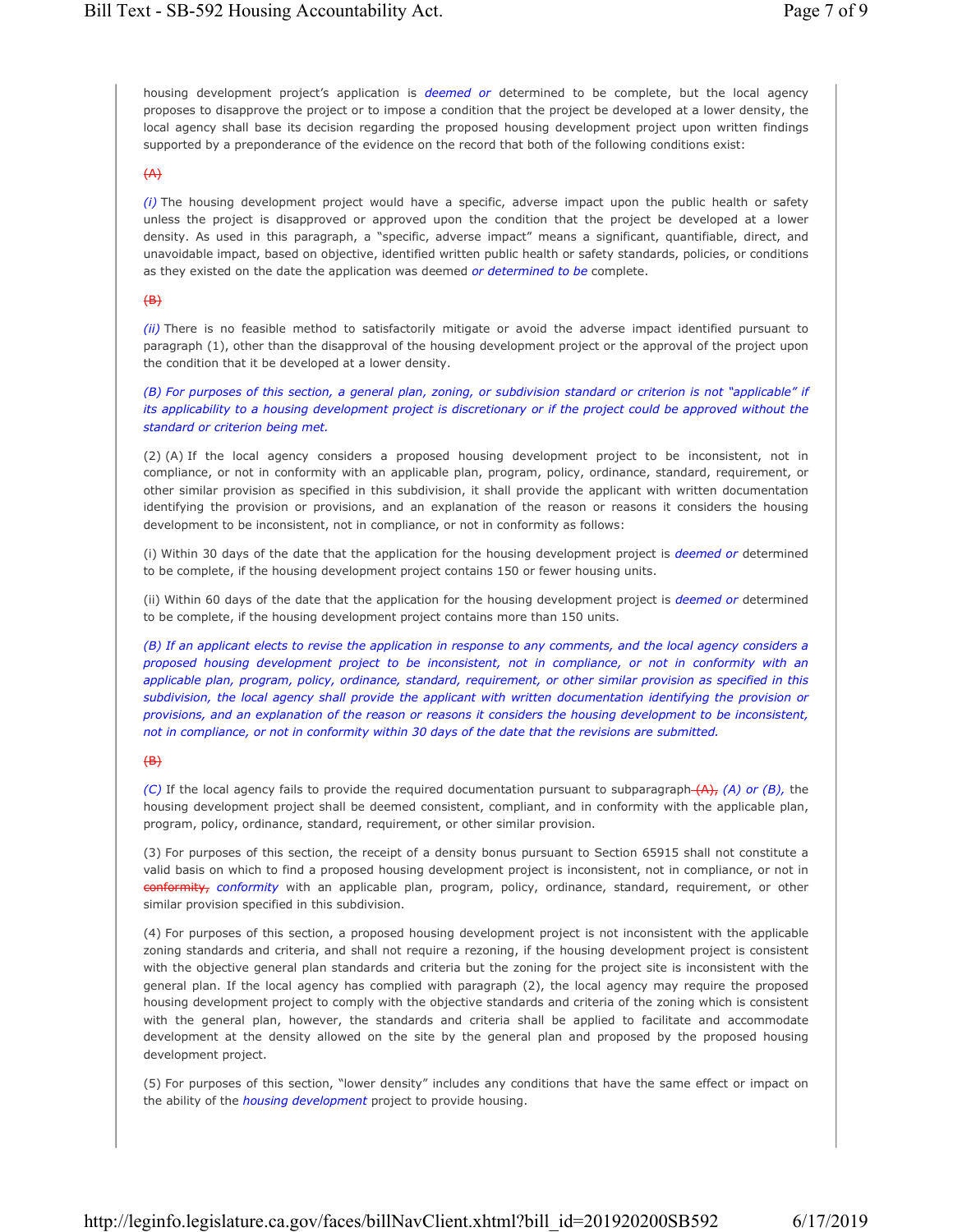(k) (1) (A) The applicant, a person who would be eligible to apply for residency in the *housing* development *project* or emergency shelter, or a housing organization may bring an action to enforce this section. If, in any action brought to enforce this section, a court finds that either (i) the local agency, in violation of subdivision (d), disapproved a housing development project or conditioned its approval in a manner rendering it infeasible for the development of an emergency shelter, or housing for very low, low-, or moderate-income households, including farmworker housing, without making the findings required by this section or without making findings supported by a preponderance of the evidence, or (ii) the local agency, in violation of subdivision (j), disapproved a housing development project complying with applicable, objective general plan and zoning standards and criteria, or imposed a condition that the project be developed at a lower density, without making the findings required by this section or without making findings supported by a preponderance of the evidence, the court shall issue an order or judgment compelling compliance with this section within 60 days, including, but not limited to, an order that the local agency take action on the housing development project or emergency shelter. *shelter, including approval of all necessary entitlements for construction thereof.* The court may issue an order or judgment directing the local agency to approve the housing development project or emergency shelter if the court finds that the local agency acted in bad faith when it disapproved or conditionally approved the housing development *project* or emergency shelter in violation of this section. The court shall retain jurisdiction to ensure that its order or judgment is carried out and shall award reasonable attorney's fees and costs of suit to the plaintiff or petitioner, except under extraordinary circumstances in which the court finds that awarding fees would not further the purposes of this section. *A plaintiff or petitioner who is the project applicant may seek compensatory damages for a violation of this section.* For purposes of this section, "lower density" includes conditions that have the same effect or impact on the ability of the *housing development* project to provide housing.

(B) (i) Upon a determination that the local agency has failed to comply with the order or judgment compelling compliance with this section within 60 days issued pursuant to subparagraph (A), the court shall impose fines on a local agency that has violated this section and require the local agency to deposit any fine levied pursuant to this subdivision into a local housing trust fund. The local agency may elect to instead deposit the fine into the Building Homes and Jobs *Trust* Fund, if Senate Bill 2 of the 2017–18 Regular Session is enacted, or otherwise in the Housing Rehabilitation Loan Fund. The fine shall be in a minimum amount of ten thousand dollars (\$10,000) per housing unit in the housing development project on the date the application was deemed *or determined to be* complete pursuant to Section 65943. In determining the amount of fine to impose, the court shall consider the local agency's progress in attaining its target allocation of the regional housing need pursuant to Section 65584 and any prior violations of this section. Fines shall not be paid out of funds already dedicated to affordable housing, including, but not limited to, Low and Moderate Income Housing Asset Funds, funds dedicated to housing for very low, low-, and moderate-income households, and federal HOME Investment Partnerships Program and Community Development Block Grant Program funds. The local agency shall commit and expend the money in the local housing trust fund within five years for the sole purpose of financing newly constructed housing units affordable to extremely low, very low, or low-income households. After five years, if the funds have not been expended, the money shall revert to the state and be deposited in the Building Homes and Jobs *Trust* Fund, if Senate Bill 2 of the 2017–18 Regular Session is enacted, or otherwise in the Housing Rehabilitation Loan Fund, for the sole purpose of financing newly constructed housing units affordable to extremely low, very low, or lowincome households.

(ii) If any money derived from a fine imposed pursuant to this subparagraph is deposited in the Housing Rehabilitation Loan Fund, then, notwithstanding Section 50661 of the Health and Safety Code, that money shall be available only upon appropriation by the Legislature.

(C) If the court determines that its order or judgment has not been carried out within 60 days, the court may issue further orders as provided by law to ensure that the purposes and policies of this section are fulfilled, including, but not limited to, an order to vacate the decision of the local agency and to approve the housing development project, in which case the application for the housing development project, as proposed by the applicant at the time the local agency took the initial action determined to be in violation of this section, along with any standard conditions determined by the court to be generally imposed by the local agency on similar projects, shall be deemed to be approved unless the applicant consents to a different decision or action by the local agency.

(2) For purposes of this subdivision, "housing organization" means a trade or industry group whose local members are primarily engaged in the construction or management of housing units or a nonprofit organization whose mission includes providing or advocating for increased access to housing for low-income households and have filed written or oral comments with the local agency prior to action on the housing development project. A housing organization may only file an action pursuant to this section to challenge the disapproval *or reduction in density* of a housing development *project* by a local agency. A housing organization shall be entitled to reasonable